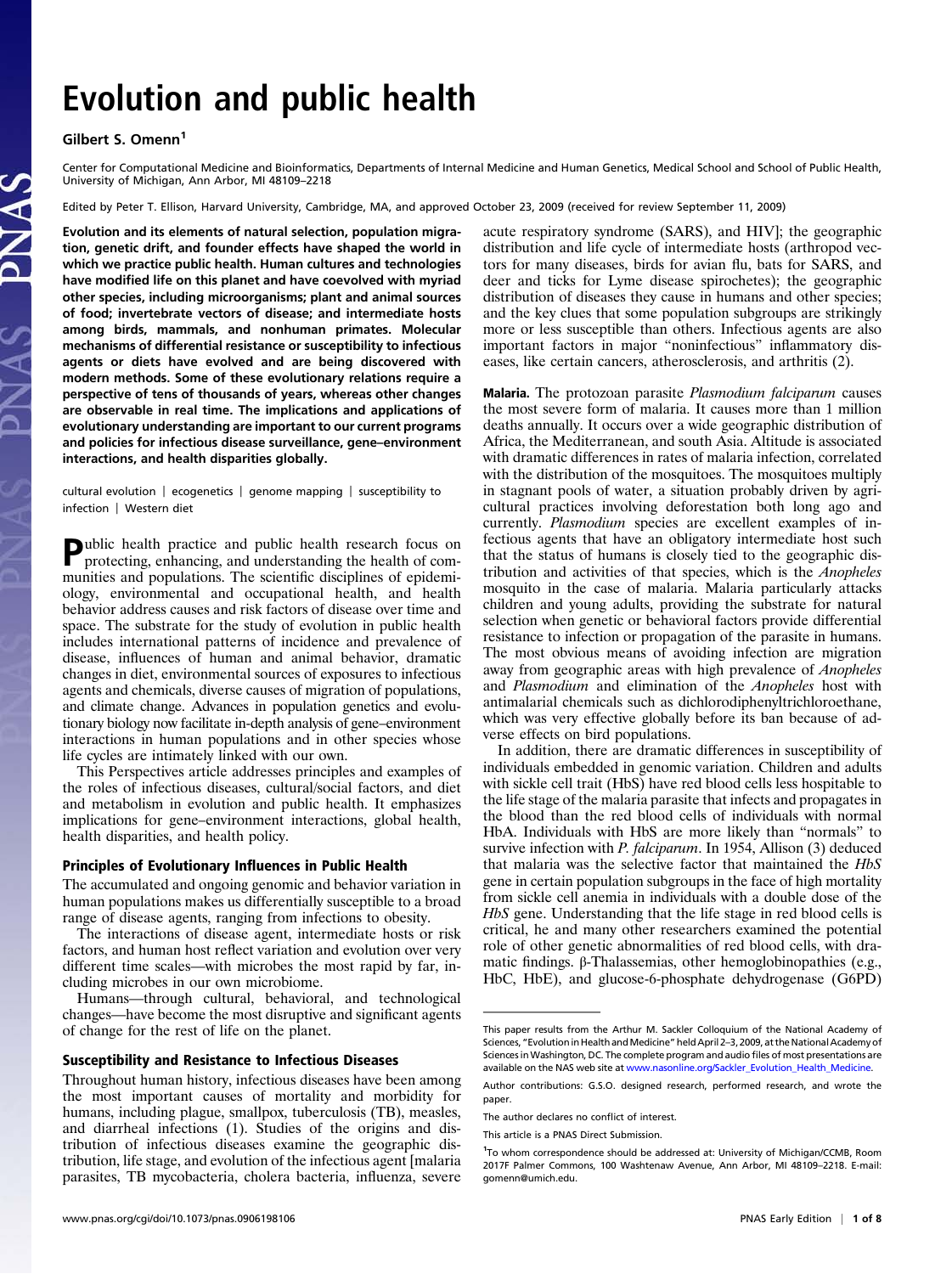deficiency fit this same pattern of enhanced survival of heterozygotes (gene carriers) in the face of malaria as a negative selective factor (4,5). Sickle cell anemia (HbSS), sickle cell trait  $(HbS/HbA)$ , and normal hemoglobin  $(HbAA)$  represent a balanced polymorphism. The incidence of sickle cell anemia in parts of equatorial Africa is as high as 1/25 of the population, compared with 1/400 among African Americans. People ill with malaria have reduced fertility. However, red blood cells of heterozygotes are more readily removed from the circulation than are normal (HbA/A) red blood cells parasitized with P. falciparum. A 20% increase in fitness for individuals with the trait could balance an 85% decrease in fitness of homozygous HbSS individuals (6).

An entirely different model for evolution of resistance and susceptibility emerged from international studies of blood group antigens on red blood cells. The Fy-allele of the Duffy blood group system on red blood cells is ubiquitous among Black Africans but is very rare or absent in Asian and white populations. Individuals who are Fy−/Fy<sup>−</sup> have complete resistance against infection with Plasmodium vivax, the parasite responsible for a different form of malaria (1). The molecular mechanism of this clinical and public health association is of general importance: the Fy blood group is the receptor through which the *P. vivax* parasite enters erythrocytes. This biochemical polymorphism had sufficient survival advantage in West Africa that nearly the entire population became Duffy-negative. Combination with other infections and poor nutrition has been postulated to make it life-threatening, and hence selective (1). However, proof of causal relations after thousands of years is challenging; thus, another view is that the Duffy-negative allele might have become prevalent for reasons not observable now and acted to prevent this relatively mild form of malaria from becoming pandemic in West Africa.

HIV/AIDS. An analogous discovery of the defective-receptor mechanism of resistance explains the epidemiological observation that some men very highly exposed to the HIV/AIDS virus did not become infected. The most striking specific mechanism involves a mutant CCR5 receptor on lymphocytes with a 32-aa deletion. CCR5 is an essential component of the entry mechanism for HIV. If there is no entry, there is no infection and no transmission risk. There is no explanation yet for what natural selection force led to CCR5 mutations accumulating in the human population. Not all resistant individuals have this mutation; thus, there must be other explanations that could reveal additional important features of HIV infection and targets for prevention or therapy. Of course, the selective factor might have been some other agent altogether. From the pursuit of this line of research, we now know 20 polymorphisms of receptors, coreceptors, cytokine ligands, and HLA genes that influence susceptibility to HIV infection, replication, or relevant innate or adaptive immunity; the detailed modes of action reveal features of evolutionary selection (7). The presence of the CCR5 receptor seems to protect against West Nile virus (8); thus, public health use of CCR5 inhibitors to try to reduce risk for HIV/AIDS could lead to increased risk for West Nile Virus encephalitis. Viruses have a long history of coevolution with molecules of the immune system. Specific HLA-B alleles influence both the rate of progression to AIDS in HIV-infected individuals and the adaptation of viral sequences within the host and at large. There are homologies of human nonprogressors to chimpanzees that tolerate a strain of simian immunodeficiency virus (SIVcpz) without immunopathology. Chimps may have survived a selective sweep after a viral epidemic in the distant past.

Since the emergence of HIV/AIDS in the early 1980s, there has been intense interest in public health and lay circles about the origins of the virus (both HIV-1 and HIV-2). Long-frozen serum samples from central Africa (from the malaria studies) were shown by Nahmias et al. (9) to harbor HIV in at least one case from 1959. Evidence now suggests that these viruses were introduced to

humans only in the 20th century in central Africa from lentiviruses in nonhuman primates who suffer no pathology from the infection. Molecular phylogeny studies have compared and classified these viruses. HIV-1 evolved from a strain of SVIcpz in a subspecies of chimpanzees on at least three occasions, whereas HIV-2 originated in SIVsm of sooty mangabeys numerous times. Many other SIVs have not gained a foothold in humans to date (7).

The observation that 8% of the human genome consists of "endogenous retroviral sequences" suggests strongly that our species has a long history of infection with, responses to, and coevolution and coexistence with retroviruses in what is thought to be a dormant state but could include some continuing pathology (10).

Influenza and SARS. With the recent and current international threats of influenza pandemics (H5N1 "avian" and H1N1/2009 "swine"), the public and policymakers realize again that the influenza viruses are highly mutable and capable of adapting rapidly to selective factors in their environments. The H5N1 flu seems to have originated via reassortment among avian flu strains in eastern Asia. The H1N1 strain(s) may have complex origins. Flu strains have variable potential to infect highly exposed humans from their reservoirs in other species and highly variable risk for human-to-human transmission. As reflected in the uncertainties annually about the morbidity and mortality risks from seasonal flu (200,000 hospitalizations and 36,000 deaths in an average year) and from a pandemic each generation or so, we know too little about the variation in susceptibility of humans to influenza viruses other than direct immunity to previously experienced strains. One major barrier limiting crosstransmission of avian influenza into humans (and vice versa) is the evolution of differences in sialic acid linkage binding specificity. The human and avian virus hemagglutinins prefer binding  $\alpha$ -2–6- and  $\alpha$ -2–3-linked sialic acids, respectively, on epithelial cells in target tissues. In addition, chimpanzees and other great apes do not express the human upper airway epithelial α-2–6-linked sialic acid targets for human influenza viruses (11). Current research utilizes reconstituted influenza strains and reverse genetics to discover the specific genes and gene combinations that may drive virulence and host range. Also, it is feasible to model the effects of vaccines and drugs on the evolution and dynamics of flu strains.

Another remarkable cross-species transmission, from mammals to humans handling infected animals and then to other humans, occurred with the coronavirus SARS in 2002–2003. Fortunately, modern genetic epidemiological methods led to rapid identification and control of this virus after outbreaks and economic disruption in Hong Kong and Toronto, linked by an air traveler. A compelling surveillance strategy was launched by Wolfe et al. (12) to set up stations in remote areas of the world where unusual infectious agents may exist among animals and might get their foothold in humans through infection of highly exposed animal handlers. In general, further mutations and selection would be necessary to make such viruses or other microbes capable of human-to-human transmission.

Microbiome. Our intestinal tract and every surface and orifice are rich sources of microbes in complex communities. There are many more microbial cells than human cells in our bodies. They perform critical functions in digestion and host defenses. We and our microbiota have coevolved; we provide unique habitats that have restricted colonization to a relatively small number of phyla (13). Our changing diet, hygiene practices, medical therapies, chemical exposures, and public health programs continue to lead to changes in the microbiome. Widespread use of broad-spectrum antibiotics has opened habitats to unique organisms. The National Institutes of Health launched a major initiative focused on genomics, ecology, informatics, and clinical implications of the microbiome (http://nihroadmap.nih.gov/hmp/workshop0407/index.asp).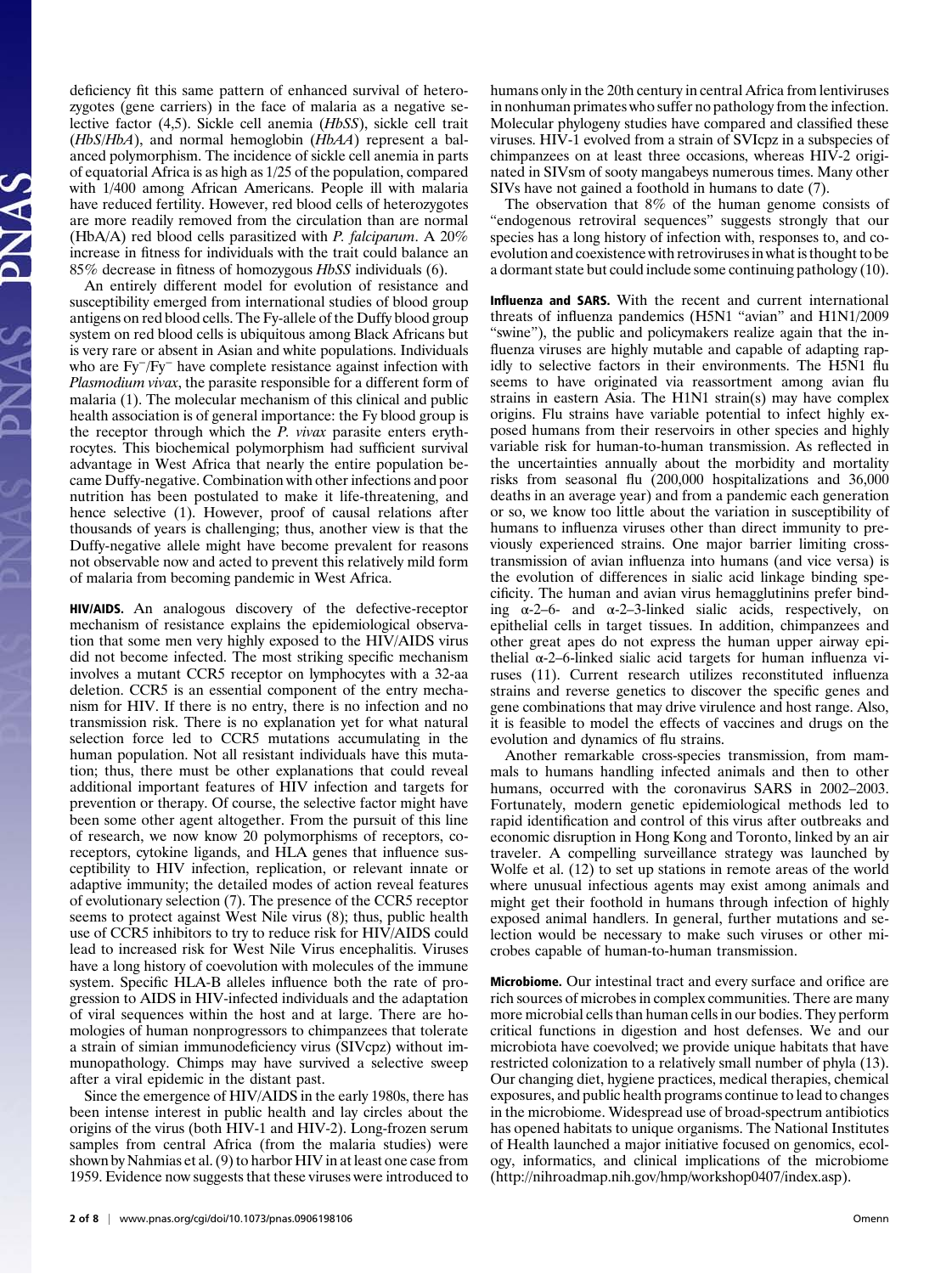Helminths (Worms). Worms in the intestinal tract used to be "normal" before sanitation. There is some evidence that lack of worm loads has become associated with increased rates of autoimmune disorders, diabetes, and childhood leukemias (14). Public health programs to treat worm infestations have been associated with increased asthma and Crohn disease rates. Crossreactivity between worm antigens and dust mites may contribute to high rates of asthma among African Americans (15). Conversely, genes that are associated with greater risk for asthma may be protective against worms. An evolutionary bioinformatics approach to worms has been employed by Divergence, Inc. using the worm genome sequences published by the Washington University Genome Center and comparative genomics to identify drug targets in worms that, because of divergent evolution, do not exist in the crops, livestock, or humans they infect (16).

#### Antibiotic Resistance: An Arms Race Between Species— Evolution in Action

Within the microbial world, there is remarkable interspecies competition and cooperation. Microbes exchange genetic material, even with different genera. They compete for space and food sources, adapting to selective pressures. Fungi have been particularly adept at producing antimicrobial chemicals that protect them against bacteria. Starting with Fleming's use of the extract of Penicillium to kill Gram-positive bacteria, patients have benefited from these antibiotics from nature (17). These chemicals may be isolated and used directly, or they may serve as lead compounds for drug development. However, microbes are not passive agents. They respond promptly to negative natural selection in the form of antibiotics by developing genetically transmitted resistance to the action of individual antibiotics or sets of antibiotics. If these microbes are pathogenic to humans, our response is to create generations of antibiotics; hence, the "arms race."

Multiple-Drug-Resistant TB. One of the most threatening situations in public health during the past 20 years was the emergence of multiple-drug-resistant (MDR) TB mycobacteria, especially in patients with HIV/AIDS (18). Health care workers in New York City, New York State, and elsewhere were infected during care of patients with such TB and were at risk for untreatable illnesses. Fortunately, the public health community mobilized aggressively to identify and isolate such patients and provide them with whatever anti-TB therapy was still effective for their organisms in a setting of directly observed administration of the drug. Ensuring full dosage and full course of treatment is essential to avoid selecting additional resistance genotypes. The original outbreaks were contained, but MDR-TB remains a threat worldwide. TB was also an early application of genotyping methods to enhance epidemiological surveillance and discern patterns of transmission, which was a breakthrough for this organism that is so difficult to culture in the clinical laboratory (18).

Multiply Resistant Staphylococcus aureus. Among nosocomial or health care-associated infectious threats, multiply resistant Staphylococcus aureus (MRSA) is a prime example. The majority of cases of invasive infections in the United States now are acquired outside the hospital but mostly reflect recent hospitalization or surgery; community-acquired and hospital-acquired infections tend to be attributable to quite distinct strains monitored by the Centers for Disease Control and Prevention (CDC) Emerging Infections Program (19). These strains are highly adapted to the human host and are poised to invade wounds and the bloodstream. Infection control requires judicious use of our current arsenal of antimicrobials, excellent sanitary practices, and continued development of drugs. Parallel evolution of MRSA has been observed in different hospitals. Shifts to different antibiotics in the hospital formulary have stopped some hospital epidemics. More complex is the question of how to reduce the risk for and severity of these infections over long periods. Evolutionary biology and ecological theory were used to test the concept of alternating two or more classes of antibiotics over months or years. Bergstrom et al. (20) reported a mathematical model of cycling programs suited to S. aureus, Enterococcus, and other microbes with single-drug resistance. They concluded that cycling is unlikely to reduce either the evolution or the spread of antibiotic resistance. They proposed an alternative drug use plan called mixing, in which each treated patient receives one of several drug classes used simultaneously in the hospital. At the scale relevant to bacterial populations, mixing imposes greater heterogeneity than cycling does.

Acinetobacter. Evolution of microorganisms can proceed very rapidly in the ambient environment and not just in the laboratory or hospital. For example, Gram-negative Acinetobacter bacteria are prevalent in soils and water with only occasional infection of humans. However, in the 1980s, one species, Acinetobacter baumannii, emerged as a multidrug-resistant strain that contaminated field hospitals in Iraq during the first Gulf War and was introduced to U.S. hospitals by wounded U.S. Army personnel (21). This strain is highly resistant to drying and disinfectants, making decontamination difficult. Some lineages have acquired additional resistance mechanisms (22).

Effects of Immune Suppression. Another selective feature of modern society is the increasing prevalence of immunocompromised individuals as a result of HIV infection, steroid therapies, cancer chemotherapy, and various genetic immune-deficiency conditions. These individuals are highly vulnerable when hospitalized. Very little investigated is the substrate of previous chemical exposures, especially occupational exposures, that impair immune defenses and lead to pathogenic emergence of otherwise innocuous microbial agents. An example is pneumonia attributable to ordinarily saprophytic organisms in the setting of silicosis of the lung. Among genetic disorders, cystic fibrosis patients are especially susceptible to infection with Pseudomonas species in the lung. Cystic fibrosis is a favorite subject for speculation about what selective factors could have led to its high prevalence, including much higher prevalence in white than African-American populations. In an experimental model, mice lacking cystic fibrosis transmembrane conductance regulator (CFTR) protein did not secrete fluid in response to cholera toxin, although heterozygotes experienced 50% less fluid loss from cholera toxin than the normal mouse (23). However, the responsible chloride channel apparently is not the rate-limiting step for fluid loss in humans (15); thus, the selection-by-cholera hypothesis remains quite speculative.

Vaccines Selective for Desired Microbial Characteristics. There are many examples of pathogens increasing in virulence in response to public health interventions (24), but treating infectious diseases or preventing pathogen spread need not result in an arms race. Treatments and vaccines can be designed that select for less rather than more virulence or for more desirable characteristics. The diphtheria toxoid vaccine selects against toxin production, which is what causes disease, rather than other features of Corynebacterium. Thus, diphtheria infections and clinical isolations still occur, but the extant strains lack toxin production (25). Vaccination using the seven-conjugate vaccine against Streptococcus pneumoniae has reduced carriage of penicillin-resistant serotypes (26) but not invasive isolates (27). A better understanding of the transmission patterns of invasive isolates could enhance vaccination strategies that already select against penicillin-resistant strains.

Immunization is the most important intervention to prevent infectious diseases and improve public health. For vaccine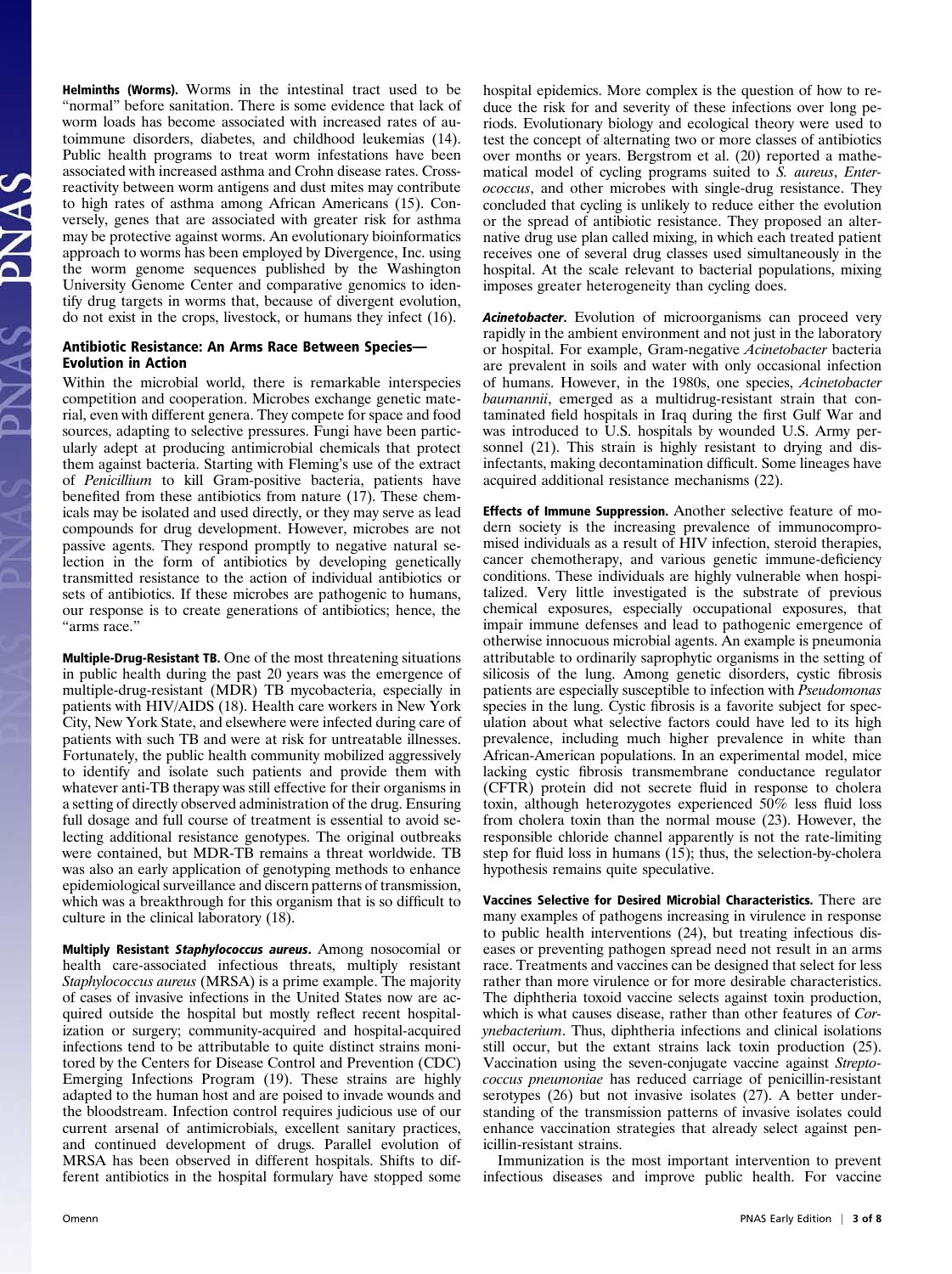research and clinical usage, He et al. (28) have created a community-based vaccine ontology to standardize vaccine annotation, integrate information about vaccine types, and support computer-assisted reasoning (www.violinet.org/vaccineontology). Its literature-mining function can assist in capturing information about the evolution of the microbe and its responses to immunization and therapies.

Vector Control. Mosquitoes transmit numerous infectious diseases to humans, including dengue, yellow fever, and malaria. Disease can be prevented by immunizing or treating humans and by protecting humans from bites by infected mosquitoes with insecticide-treated bed-nets or spraying. Not surprisingly, mosquitoes have evolved resistance to insecticides. Read et al. (29) used mathematical modeling to propose a strategy to "evolutionproof" insecticides by targeting older mosquitoes, which, if infected, are more likely to have mature malaria parasites in their salivary glands ready for transmission to humans; this scheme would control disease spread and generate only weak selection for survival and reproduction by resistant mosquitoes.

## Cultural Evolution—from Our Origins as Hunters and Gatherers to Contemporary Societies

Throughout 5–7 million years of human evolution, biological evolution and social evolution have been intertwined. Cultural conditions and technologies that affect our lives have been, and will be, a major driving force for biological changes in our species. One of the most remarkable examples was the beginnings of animal husbandry and agriculture 7,000–10,000 years ago; progressive domestication of sheep, goats, and cattle; and introduction of milk from animals as part of the human diet about 6,000 years ago.

Persistence of Intestinal Lactase Activity vs. Lactose Intolerance. The prominent biochemical features of milk are casein protein, calcium salts, water, and lactose (galactose-glucose disaccharide sugar). The ability to digest lactose declines rapidly in most humans after weaning because of a normal decline in the activity of the intestinal enzyme lactase. Before drinking of milk, there was no further need for this enzyme. Populations with a long history of cattle domestication and milk drinking selected for the "persistence of lactase" trait. The prevalence is >90% among northern Europeans (Swedes), ∼50% in Spanish and Arab populations, 5–20% among African populations, and 1% among Chinese and Native Americans, and this is a source of health disparities in public health nutrition programs.

There are many interesting evolutionary questions about lactase persistence. How many times has a mutation occurred that was then selected positively to reach high prevalence today? How did the mutation or mutations spread globally? What is the mechanism for what seems to be a regulatory on/off mutation?

The inheritance is as an autosomal dominant gene LCT on chromosome 2q21, regulated in Europeans by cis-acting elements identified by SNPs just upstream of the LCT within introns of the adjacent minichromosome maintenance 6 (MCM6) gene (30). The SNP variant T-13910 in MCM6 appears to be the causal variant for lactase persistence in Europeans. It most likely arose in the Middle East and spread to Northern Europe (31). Itan et al. (32) used a simulation model incorporating genetic and archaeological data to conclude that this allele arose and was selected for among dairying farmers in the central Balkans and central Europe. In Africa, high prevalences do occur in pastoralist groups like the Tutsi (90%) and Fulani (50%), but that variant is absent in nearly all other African groups studied. Working with rural population subgroups in East Africa, Tishkoff et al. (30) reported three previously undescribed variants that account for 20% of phenotypic variation, leaving ample room to discover additional variants, especially with resequencing analyses. The chromosomes with these SNP variants show strong genetic signatures of natural selection. The search for variants was enhanced by choosing to genotype individuals with extremes of plasma glucose increase after ingestion of lactose; outliers are often clues to important mechanisms and risk factors. We must always consider that a trait of interest may be adaptive for more than one reason, and may therefore be selected for some other or additional benefit to reproduction and survival. In addition to protein, calcium, and sugar, milk provides water, which is especially important in arid regions, whereas lactose intolerance leads to water loss via diarrhea.

The social and public policy context of "nutrigenomics" can be illustrated with lactose intolerance. The dairy industry has had a long-running successful campaign with "Got Milk?" advertisements. Originally, the tag line was "Everybody needs milk." The Najavo Indian Nation painted their adobes with federal surplus powdered milk; the unkind comments of outsiders reflected ignorance of the unpleasant gastrointestinal symptoms the milk caused in these people, of whom >95% were lactose-intolerant. In response to objections on behalf of nonwhite U.S. populations, the tagline was changed to "Milk has something for everybody." This case also stimulates us to realize that "the normal state" depends on time and place and environmental conditions. Factors other than the primary gene variant contribute to variation in severity of symptoms, making population testing to identify susceptible individuals before they are symptomatic much more complex. Many cases of irritable bowel syndrome might be attributable to this condition in various populations. Finally, it is interesting that certain European cat breeds have a mutation similar to that in humans and that Asian breeds are particularly intolerant of lactose—apparently reflecting coevolution with humans.

Origins and Evolution of the Western Diet: Basis for the Epidemiology of Chronic Diseases. Many of the diseases associated with contemporary Western populations, and spreading across the globe, have arisen through discordance between our ancient genetically influenced biology and the dietary, cultural, and physical activity patterns of modern societies. There is a lively literature with titles like "Stone agers in the fast lane" (33) and "When the Eskimo comes to town" (34). Food staples and food-processing procedures that were introduced during the Neolithic Period have altered fundamentally seven critical nutritional characteristics of ancient hominin diets: glycemic load, fatty acid composition, macronutrient composition, micronutrient density, acidbase balance, sodium/potassium ratio, and fiber content (35). Most of the food types that dominate present diets were introduced quite recently: dairy products, cereal grains (especially refined grains that lack germ and bran); refined sugars (especially sucrose and fructose); refined vegetable oils (with low ω-3 and high ω-6 fatty acids); alcoholic beverages; salt; and ω-6, saturated, fatty acid-rich mammalian meats. These foods have displaced the wild plant and animal foods of our predecessors. What Cordain et al. (35) call "the evolutionary collision of our ancient genome with the nutritional qualities of recently introduced foods" has contributed mightily to many chronic diseases of Western civilization: obesity, diabetes, cardiovascular disease, high blood pressure, dyslipidemias, osteoporosis, bowel disorders, inflammatory and autoimmune diseases, and several cancers. Several of these conditions are associated with insulin resistance; all remain rare among contemporary hunter-gatherer populations. Modern foods are also net acid generators, compared with net base-producing preagricultural diets. The latter are protective against osteoporosis, muscle wasting, calcium kidney stones, high blood pressure, and exercise-induced asthma. Inversion of the potassium/sodium and base/chloride ratios may cause growth retardation in children and accelerate aging (36). Modern diets are very low in potassium/sodium ratio, which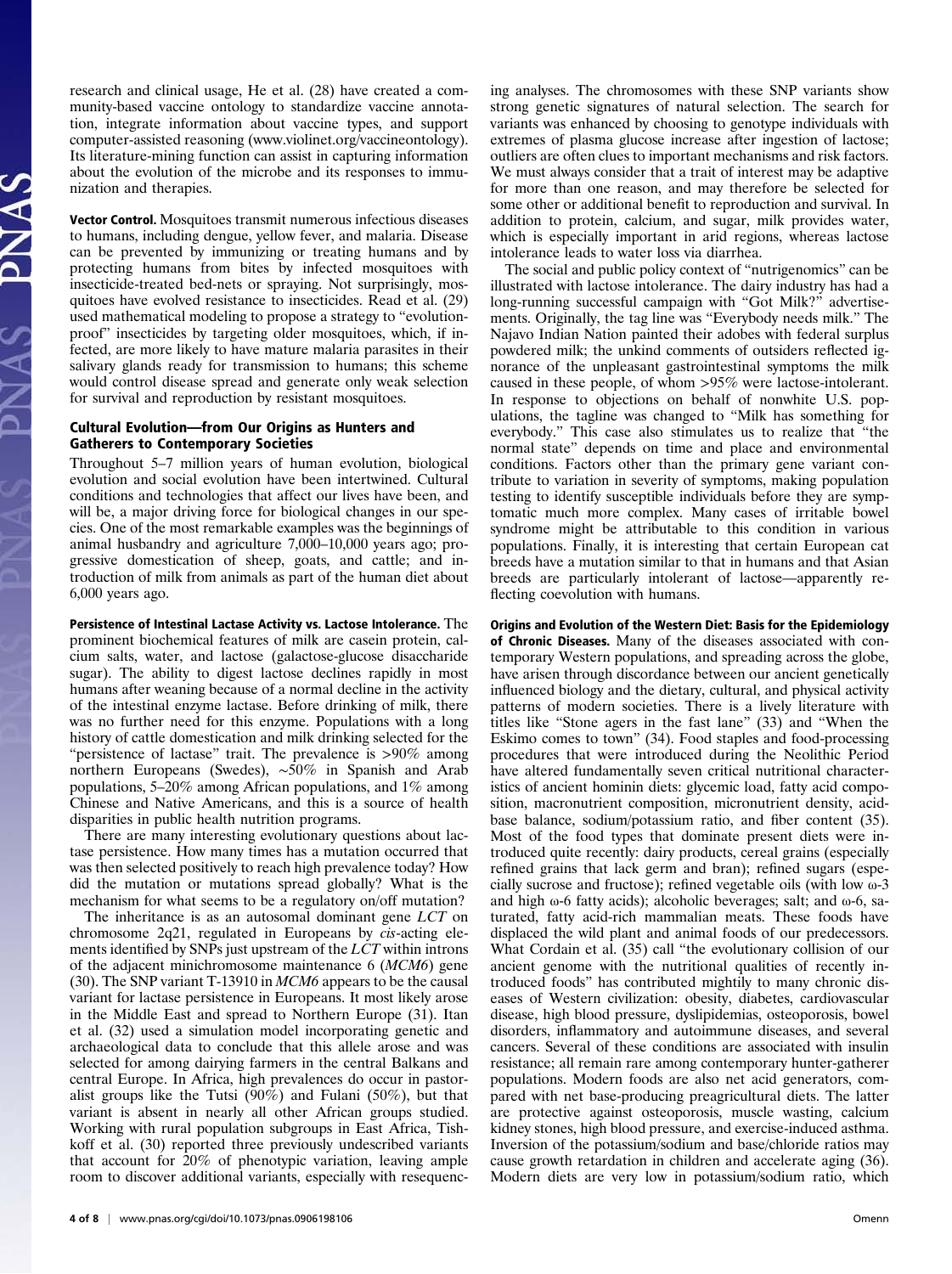exacerbates high blood pressure, kidney stones, osteoporosis, asthma, stroke, and other conditions. Finally, modern diets are strikingly fiber-depleted, leading to many gastrointestinal disorders. With these many major changes in the diet, including the diets of children, we may expect selection to be acting on numerous gene variants, most of which may have individual small effects. For example, a variant of the gene FTO is associated with increased body mass index and the complex phenotype of obesity (37). An engaging account of the nature and range of modern diets is The Omnivore's Dilemma (38).

Genetic variants may be selected positively or negatively to maintain traits that are the optimal average for a population with a stable environment or to move the average genome directionally to match permanently altered aspects of the environment. Changes that began even 10,000 years ago may be too recent to have reached an equilibrium of adaptation; the discordance emerges as diseases.

Evolution of the Thrifty Genotype in Relation to Diabetes. The human behavior of eating regular meals is itself a significant evolutionary change that contributes to our increased consumption of calories. Our "obesogenic environment" produces a mismatch between our evolutionary health status as a huntergatherer and present-day life, with many obesity-related diseases (39). Adipose tissue has emerged as an endocrine organ, secreting many hormones and peptides that control eating, metabolism, and storage of excess fat. The phrase "thrifty genotype" was introduced by human genetics pioneer James Neel (40) to describe the benefit of a sustained hyperglycemic response after an occasional hefty meal by hunter-gatherers. That sustained hyperglycemic response is associated now with peripheral resistance to insulin action and the development of diabetes and its complications in the kidney, nerves, arteries, and retina. Native-American populations vary notably in the prevalence and severity of diabetes and diabetic complications, a fertile subject for evolution-based clinical/translational research.

Diabetes also makes people more vulnerable to infections, partly through accumulation of reactive oxygen species, which require effective immune and inflammatory responses and antioxidants to overcome their effects. As Nesse and Stearns (15) have emphasized, our evolutionary legacy is a broad array of symptoms, defense mechanisms, and molecules that may have both protective and damaging features. A striking example is bilirubin, the end product of heme metabolism, which is neurotoxic at high concentrations, especially in infancy. Why, they ask, does the body make such a difficult-to-excrete toxin? It turns out that bilirubin is an effective antioxidant, which may help to delay atherosclerosis and aging. Lipophilic bilirubin and water-soluble glutathione have complementary antioxidant and cytoprotective roles (41). Bilirubin functions and is consumed at a concentration of 10 nM. Evolution has provided a steady source of intracellular bilirubin through the biliverdin reductase cycle, which amplifies bilirubin levels 10,000-fold. A clue comes from the benign genetic disorder Gilbert syndrome, a conjugation enzyme deficiency characterized by increased bilirubin levels, with 6-fold lower rates of heart disease and a 3-fold lower risk for carotid plaques. Sedlak et al. (41) claim that elevated bilirubin is a better index of disease protection than HDL-cholesterol. β-Carotene is another antioxidant that was proposed as a cancer chemopreventive agent, but it turned out to be carcinogenic (42).

# Origins of Racial Differences in Human Populations

Racial and ethnic differences have evolved through natural selection in adaptation to different environmental conditions, combined with reproductive isolation. During the most recent glacial period about 100,000 years ago, much of the earth's expanse was covered by ice, providing conditions for separate evolution of whites in the west, mongoloid populations in the east, and blacks in mixture of genes. The most conspicuous racial difference is skin pigmentation. An obvious question is why are whites and Asians so lightly pigmented? A plausible hypothesis involves the adaptation in their latitudes to low levels of the UV radiation necessary for conversion of provitamin D to vitamin D in skin. Activated vitamin D is essential for proper calcification of the bones and avoidance of rickets in childhood. Furthermore, rickets in women impairs childbirth through pelvic deformation, leading to death of mothers and infants under primitive medical conditions, a strong selective pressure. An interesting experimental test of this explanation was performed with saddle pigs, which are darkly pigmented in midbody and little pigmented in the dorsal and caudal regions; vitamin D formation after UV irradiation was shown to be greater in the unpigmented areas of skin. Exceptions may be instructive, too, specifically Eskimos and African Pygmies. They experience little UV irradiation in arctic regions and under the tropical rain forest canopy, respectively. Eskimos get activated vitamin D from fish and seal liver, whereas pygmies may get theirs from insect larvae in their diet (1). A gene–environment interaction involving the polymorphic β-2 serum protein Gc may be explained similarly because Gc2 is a more effective carrier protein for vitamin D than Gc1. Vitamin D deficiency is of high epidemiological interest because of increased colon cancer and heart disease risks; recently, the American Association for Clinical Chemistry reported a large increase in testing for vitamin D and its active metabolites.

the south (1). Much migration has occurred since then, with ad-

In a HapMap analysis (43), some of the strongest signals of recent selection appear in five unlinked genes involved in skin pigmentation in Europeans (OCA2, MYO5A, DTNBP1, TYRP1, and SLC24A5), consistent with separate selective events. Embedded in SNP, haplotype, and sequencing study results are ample markers to assess population origins so that subjectively identified race need no longer be a confounding variable in the analysis.

#### Emerging Topics with Evolutionary Implications

Revealing Natural Selection Potentially Important to Public Health Through Genome Mapping Studies. Genotyping and high-throughput genome sequencing are rapidly producing huge files of data that can guide studies of ongoing evolution relevant to public health. Voight et al. (43) published an analytical method for genome-wide scanning for SNPs that may be signals of recent selection. Their goal was to identify loci in which strong selection has driven mutant alleles to intermediate prevalence—on their way to fixation or to a balanced polymorphism. The key signal of strong directional selection is that the favored allele tends to sit on an unusually long haplotype of low diversity/high homozygosity attributable to a relatively fast increase in prevalence. Windows of consecutive SNPs that contain multiple extreme scores represent clusters attributable to "selection sweeps"; selection coefficients of 0.01–0.04 are sufficient to produce major regional population differences since the separation of African and Eurasian populations about 6,600 years ago (260 generations). The lactase region on chromosome 2 (in Europeans) and the alcohol dehydrogenase (ADH) cluster on chromosome 4 (in East Asians) were confirmed as highly selected by this method. In their application of tag-SNPs to the three-continent HapMap dataset, most signals, but not all, were specific to a geographic region subpopulation, consistent with emergence since the separation of these populations. Because genetic variants have different fitness, they should be loci (or should be in linkage disequilibrium with loci) that contribute significant phenotypic variation, possibly for complex traits and diseases. Among genes showing evidence of sweeps, enrichment was found for the gene ontology categories chemosensory perception, olfaction, gametogenesis, spermatogenesis, fertilization, carbohydrate/lipid/steroid/phosphatemetabolism, electron transport, chromatin packaging/remodeling, MHC-1-mediated immunity, peroxisome transport, and vitamin transport (table 2 in ref. 43). This approach is a departure from the candidate gene approach reflected in the CCR5/HIV, HbS/malaria, and lactase persistence/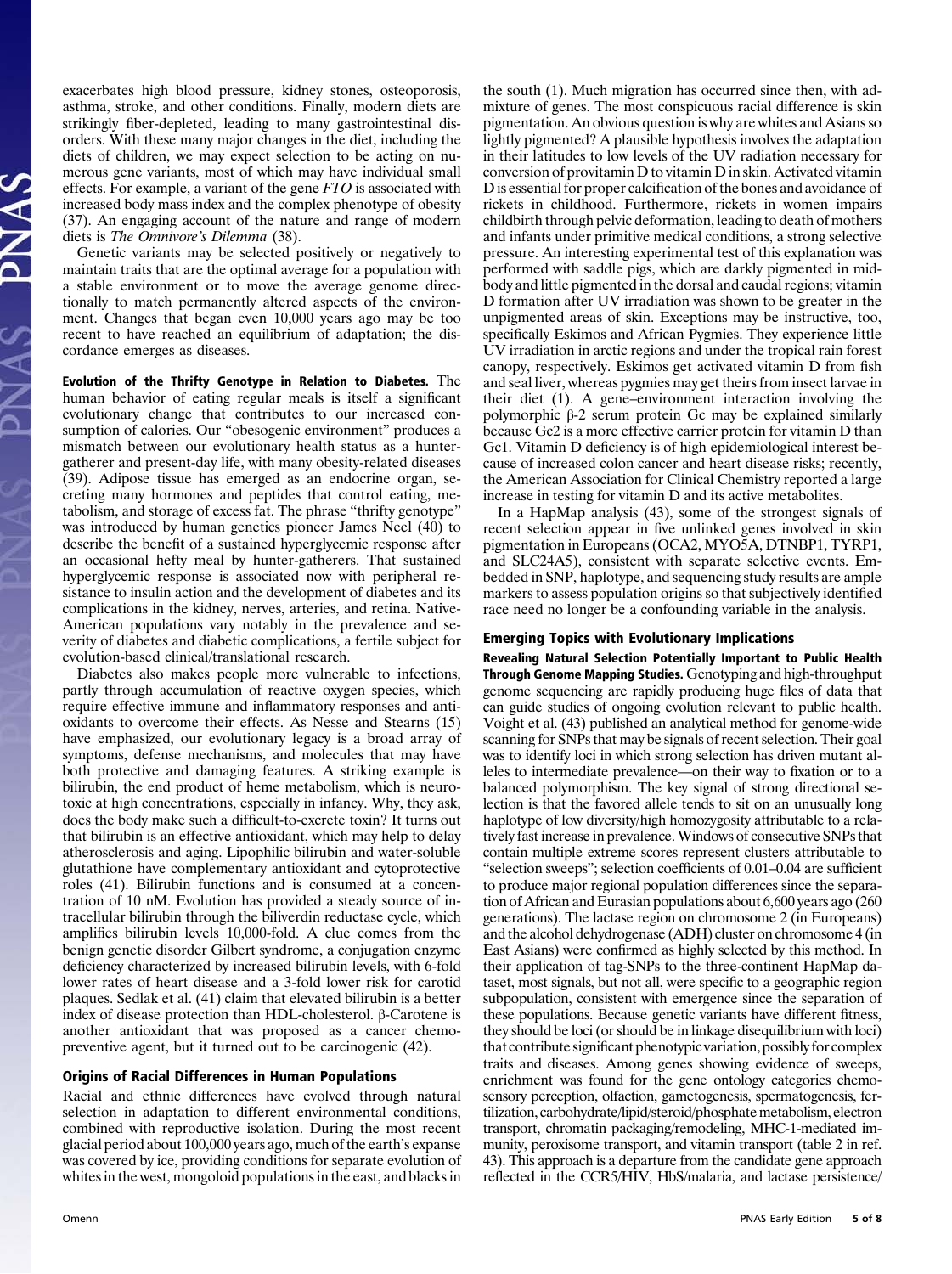lactose tolerance examples presented above. Behaviorally, modern human populations have experienced tremendous shifts in habitats, food sources, population densities, and pathogen exposures for long enough to produce selection of certain genes associated with specific complex trait phenotypes. Good examples are CY-P3A5 and salt-sensitive high blood pressure, ADH and alcoholism susceptibility, and 17q21 inversion and fertility (43).

It should be useful to combine these findings with genome-wide association studies (GWASs). There is a huge GWAS literature from the past few years, with numerous genomic variants associated with common traits and complex diseases. However, few of the variants are in protein-coding genes with identifiable functional consequences. Moreover, few studies have any assessment of exposures, which is essential for discovery of gene–environment interactions and identification of modifiable risk factors (44). Interactions of individual SNPs with environmental exposures have been reported. N-acetyl-transferase 2 (NAT2) genotypes are associated with differential detoxification of arylamines in dye industry occupational exposures and in tobacco smoke, leading to differential risk for cancer of the urinary bladder (45). Interestingly, O-acetylation by the same enzyme activates heterocyclic amines that lead to colorectal cancer; only weak main effects of well-done meat consumption (a source of heterocyclic amines), the genes CYP1A2 and NAT2 that are involved in their metabolism, or tobacco smoking (which can induce CYP1A2) were found for colorectal cancer, but a very high odds ratio of 8.8 was found for those who were both exposed and genetically susceptible, with no significant lower order interactions (46). A conceptual model for the role of genes involved in DNA damage response pathways for double-strand breaks caused by ionizing radiation is the basis for the Women's Environment, Cancer and Radiation Epidemiology (WECARE) study of second breast cancers after radiotherapy of primary breast cancers (47). A special symposium of the 2010 Annual Review of Public Health is devoted to genomics and public health, including articles on statistical (48) and epidemiological (49) methods to enhance GWASs.

Two central challenges in evolutionary biology are to understand the genetic and ecological mechanisms that drive adaptation and to recognize the effects of natural selection on a dynamic background of neutral processes of population history, bottlenecks, migration, mutation, recombination, and drift. Coop et al. (50) examined the role of geography and population history in the spread of selectively favored alleles using the Human Genome Diversity Panel of the Centre d'Étude du Polymorphisme Humain (Paris) (CEPH) and the Phase II HapMap. Over the past 50,000–100,000 years, humans have spread out from Africa to colonize essentially the entire planet, thereby experiencing a vast range of climates, diets, and environments as likely selective factors, together with sexual competition, viability selection, and resistance to evolving pathogens on an ongoing basis. Strong evidence of relatively recent adaptation by selection has emerged from haplotype sweep patterns of clusters of SNPs, homozygosity for extended distances, and selection coefficients >1% sustained for long periods for genes involved in resistance to malaria (G6PD and Duffy antigen), lighter skin pigmentation in non-Africans (SLC24A5, SLC45A2, KITLG, and EDAR), and diet and metabolism (lactase and salivary amylase). However, for most high-frequency SNPs that show extreme differentiation between pairs of the three Eurasian, East Asian, or African populations, geographic associations and neutral processes of ancestral relationships and migration still may be largely responsible for the local differences within regions (50).

The *P. falciparum* and *P. vivax* malaria examples (above) show how population genetics helps to reveal the evolution of parasitehost relationships. Population genetics is advancing remarkably through the elucidation of the human genome sequence and the development of high-throughput methods for SNPs, haplotypes, next-generation sequencing of exons, and, soon, the whole genome. A fascinating discovery with phylogenetic analysis has just appeared that radically revises our thinking about the origin of P. falciparum (11). For at least 15 years, the evidence pointed to cospeciation of P. falciparum in humans and Plasmodium reichenowi in chimpanzees, evolved separately from a presumed common ancestor over 5–7 million years in parallel to divergence of their hosts. That was based on one isolate of P. reichenowi. With eight previously undescribed isolates, Rich et al. (11) showed that the global totality of P. falciparum strains is fully included within the much more diverse P. reichenowi variation. All extant *P. falciparum* populations seem to have originated from the parasite infecting chimpanzees by a single-host transfer, possibly as recently as 10,000 years ago. Furthermore, two critical genetic mutations have been elucidated. Inactivation of the gene CMAH in the human lineage blocked conversion of sialic acid neuraminidase 5Ac to Neu5Gc, making humans resistant to P. reichenowi. In addition, mutations in the dominant invasion receptor EBA 175 made P. falciparum prefer the overabundant Neu5Ac precursor. This combination may explain the extreme pathogenicity of P. falciparum in humans.

Global Climate Change. Global average surface temperatures have increased 0.8°C (1.4°F) over the past century, mostly in the past 30 years, with a "commitment" to further increases from carbon dioxide already accumulated in the atmosphere (51). Looking forward, we can expect an increasing focus on modeling and predicting coevolution of humans and many relevant plant, microbial, invertebrate, and vertebrate species under the selective forces of global climate change and our attempts to mitigate and adapt to climate change. It is feasible to model and project geographic shifts with temperature and humidity for agriculture and for vector-borne diseases. The Arctic is particularly susceptible to climate change, with warming occurring at a rate twice that of moderate zones, leading to striking changes in the forests and viability of crops, appearance of unfamiliar insects and microbes, and thinning and breakup of the arctic ice. We can anticipate progressive major changes in temperature, humidity, habitats, vectors, and transmission for a host of infectious agents (52). A possible example is the appearance of the fungal pathogen Cryptococcus gattii in 1999 in the Pacific Northwest, with 200 human and 400 domestic animal cases now reported in normal individuals; previously, human cases occurred only rarely, mostly among immunocompromised patients.

Seasonality is another important climate variable for infectious diseases, recognized since the time of Hippocrates. Seasonality produces alternating periods of high transmission and population bottlenecks that limit strain diversity and cause rapid genetic shifts. Models show that small seasonal changes in host–pathogen dynamics, including host social behavior and contact rates (53), may be sufficient to create large seasonal surges in disease incidence, with exacerbations likely to arise from climate change (54).

The term *prevention* in public health is analogous to *adaptation* in the climate change literature, ranging from reduction of greenhouse gas emissions to redesign of cities to minimize heat islands and heat waves, to surveillance for diseases like tickborne Lyme disease, and to mitigation of health disparities in human impacts of rising sea and river levels. Public health professionals will be critical to adaptation strategies, hopefully informed by an evolutionary perspective about the interrelations between living things and their environments.

Human Behavioral Phenotypes. Subjects involving a broad range of normal behaviors and mental illnesses are important in community public health and for initiatives to stimulate healthier choices in personal behavior. For example, genetic variation and evolutionary psychology may help to reveal underlying neural and social determinants of personality traits (55). Darwin was well aware of genetic influences on behavior, as reflected in his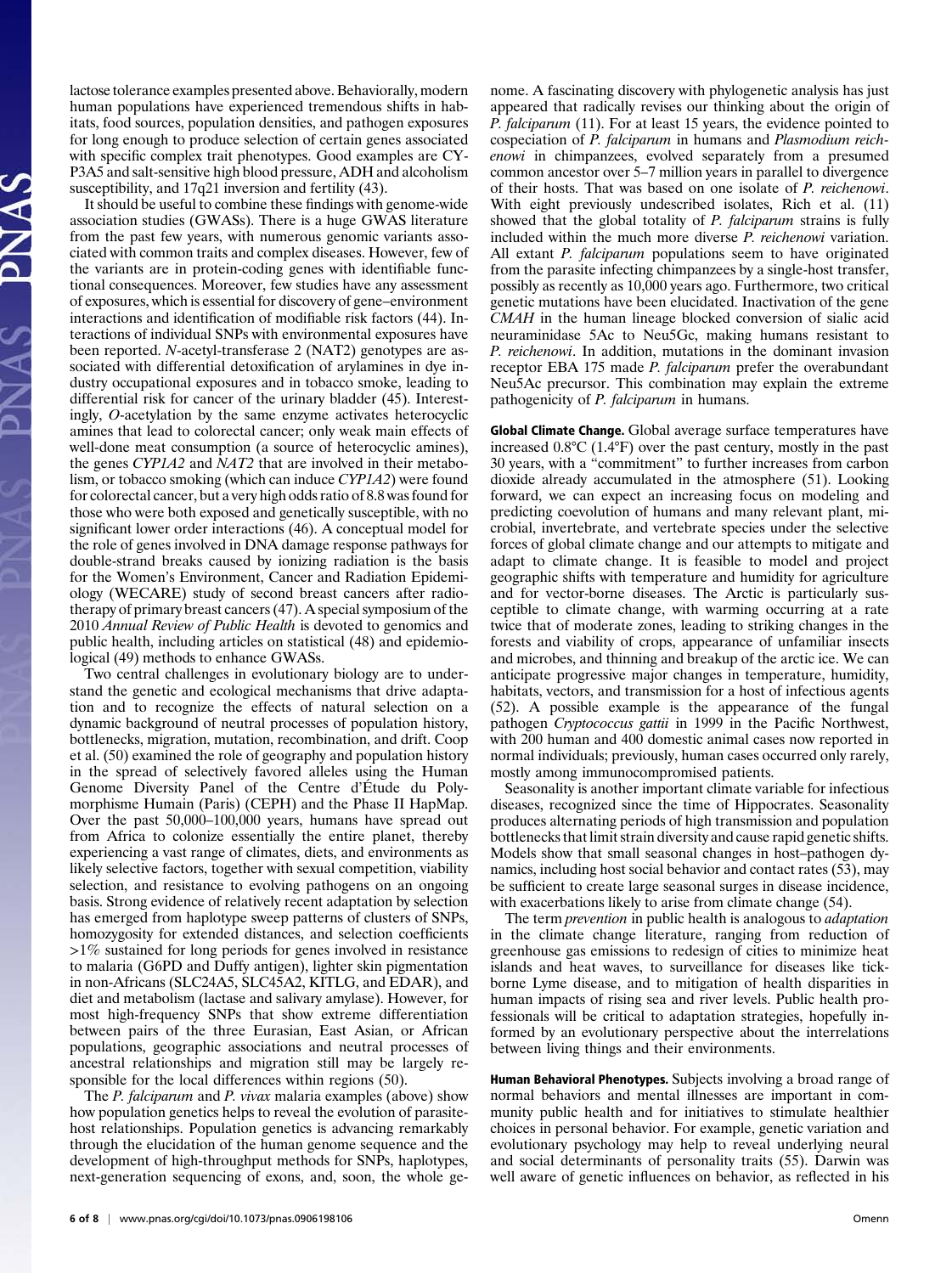writing on the domestication of animals and comments on the distinctive mental qualities of dogs, horses, and other animals. The dog genome is under study, in part, because of the dramatic differences in behavioral traits among breeds. Humans and other mammals share basic emotion–motivation phenotypes of anger, fear, nurturance, curiosity, and sex-related behaviors shaped during human evolution by social adaptations.

A particularly interesting evolutionary perspective has been applied to uses and effects of psychoactive drugs (56). The use of pure psychoactive chemical agents as drugs and the i.v. and nasal routes of administration are specific evolutionary features of the contemporary human environment. They are "inherently pathogenic" because they bypass adaptive information processing systems and act directly on brain mechanisms that control emotion and behaviors. Drugs of abuse create signals in the brain that indicate falsely the arrival of a fitness benefit such that drugseeking behavior displaces adaptive behaviors. Video gameplaying and snacks high in fat, salt, and sugar were described in similar terms (56). Drugs that block anxiety, low mood, and other negative emotions can be analyzed by analogy to drugs that alter pain, cough, fever, diarrhea, vomiting, and related physical defense mechanisms.

#### Closing Comment

As illustrated in this article, important examples of practical applications of evolutionary understanding in modern public health include obesity, influenza, and appropriate uses of antibiotics. As documented by the Surgeon General and the CDC,

- 1. Vogel F, Motulsky AG (1997) Human Genetics: Problems and Approaches (Springer, Berlin), 3rd Ed.
- 2. Ewald PW (2004) Evolution of virulence. Infect Dis Clin North Am 18:1–15.
- 3. Allison AC (1954) Protection afforded by sickle-cell trait against subtertian malareal infection. Br Med J 1:290–294.
- 4. Haldane J (1949) The rate of mutations of human genes. Hereditas 35(Suppl): 267–273.
- 5. Motulsky AG (1964) Hereditary red cell traits and malaria. Am J Trop Med Hyg 13 (Suppl):147–158.
- 6. Gelehrter T, Collins F, Ginsburg D (1998) Principles of Medical Genetics (Williams & Wilkins, Baltimore), 2nd Ed, p 51.
- 7. Heeney JL, Dalgleish AG, Weiss RA (2006) Origins of HIV and the evolution of resistance to AIDS. Science 313:462–466.
- 8. Lim JK, Glass WG, McDermott DH, Murphy PM (2006) CCR5: No longer a "good for nothing" gene—Chemokine control of West Nile virus infection. Trends Immunol 27: 308–312.
- 9. Nahmias AJ, et al. (1986) Evidence for human infection with an HTLV III/LAV-like virus in central Africa, 1959. Lancet 1:1279–1280.
- 10. Contreras-Galindo R, et al. (2008) Human endogenous retrovirus K (HML-2) elements in the plasma of people with lymphoma and breast cancer. J Virol 82:9329–9336.
- 11. Rich SM, et al. (2009) The origin of malignant malaria. Proc Natl Acad Sci USA 106: 14902–14907.
- 12. Wolfe ND, et al. (1998) Wild primate populations in emerging infectious disease research: The missing link? Emerg Infect Dis 4:149–158.
- 13. Turnbaugh PJ, et al. (2007) The human microbiome project. Nature 449:804–810.
- 14. Elliott DE, Summers RW, Weinstock JV (2007) Helminths as governors of immunemediated inflammation. Int J Parasitol 37:457–464.
- 15. Nesse RM, Stearns SC (2008) The great opportunity: Evolutionary applications to medicine and public health. Evolutionary Applications 1:28–48.
- 16. McCarter JP (2008) Nematology: Terra incognita no more. Nat Biotechnol 26:882–884. 17. Lax E (2004) The Mold in Dr. Florey's Coat: The Story of the Penicillin Miracle (Henry
- Hold, New York). 18. Pearson ML, et al. (1992) Nosocomial transmission of multidrug-resistant Mycobacterium tuberculosis. A risk to patients and health care workers. Ann Intern Med 117:191–196.
- 19. Klevens RM, et al; Active Bacterial Core surveillance (ABCs) MRSA Investigators (2007) Invasive methicillin-resistant Staphylococcus aureus infections in the United States. JAMA 298:1763–1771.
- 20. Bergstrom CT, Lo M, Lipsitch M (2004) Ecological theory suggests that antimicrobial cycling will not reduce antimicrobial resistance in hospitals. Proc Natl Acad Sci USA 101:13285–13290.
- 21. Scott P, et al. (2007) An outbreak of multidrug-resistant Acinetobacter baumanniicalcoaceticus complex infection in the US military health care system associated with military operations in Iraq. Clin Infect Dis 44:1577–1584.
- 22. Dijkshoorn L, Nemec A, Seifert H (2007) An increasing threat in hospitals: Multidrugresistant Acinetobacter baumannii. Nat Rev Microbiol 5:939–951.
- 23. Gabriel SE, Brigman KN, Koller BH, Boucher RC, Stutts MJ (1994) Cystic fibrosis heterozygote resistance to cholera toxin in the cystic fibrosis mouse model. Science 266:107–109.

the prevalence of obesity and overweight has increased sharply in the past 30 years, with huge consequences for the burden of chronic diseases and health care costs. The global epidemic of obesity represents a combination of rapidly changing, culturebased, behavior changes and discordant genomic predispositions that cannot be ignored. Meanwhile, we face simultaneous influenza epidemics from seasonal H1N1 strains, with enormous annual variation in impact, from H1N1/2009 swine flu strains with very differential susceptibilities in the human population, and therefore quite different high-risk target populations for prevention, vaccination, and therapy, and, lest we forget, from lingering H5N1 avian flu strains. Finally, we remain in an arms race with bacteria whose environments inside us and around us we are constantly changing, stimulating their own rapid evolution.

Evolution, natural selection, and population dynamics act over very long periods of time. We have learned in recent years, as highlighted by Science magazine's "Breakthrough of the Year 2005," that we can actually observe "evolution in action"—in the Galapagos, the Arctic and Antarctic, hospitals, rural and urban waste streams, and many other settings, with impacts on public health and implications for our public health research agenda. We can be confident that evolutionary perspectives will provide a useful foundation for research and communication in public health (57) as well as in medical care (58).

ACKNOWLEDGMENTS. I am grateful to my colleagues Professors Betsy Foxman, Randy Nesse, and Noah Rosenberg for specific inputs for this manuscript.

- 24. Dronamraju K, ed (2004) Infectious Disease and Host-Pathogen Evolution (Cambridge Univ Press, Cambridge, UK).
- 25. Soubeyrand B, Plotkin SA (2002) Microbial evolution: Antitoxin vaccines and pathogen virulence. Nature 417:609–610, discussion 610.
- 26. Dagan R (2009) Impact of pneumococcal conjugate vaccine on infections caused by antibiotic-resistant Streptococcus pneumoniae. Clin Microbiol Infect 15(Suppl 3): 16–20.
- 27. Karnezis TT, Smith A, Whittier S, Haddad J, Jr, Saiman L (2009) Antimicrobial resistance among isolates causing invasive pneumococcal disease before and after licensure of heptavalent conjugate pneumococcal vaccine. PLoS One 4:e5965.
- 28. He Y, et al. (2009) VO: Vaccine ontology. The First International Conference on Biomedical Ontology (ICBO 2009), ed Smith B (National Center for Ontological Research, Buffalo, NY), p 172.
- 29. Read AF, Lynch PA, Thomas MB (2009) How to make evolution-proof insecticides for malaria control. PLoS Biol 7:e1000058.
- 30. Tishkoff SA, et al. (2007) Convergent adaptation of human lactase persistence in Africa and Europe. Nat Genet 39:31–40.
- 31. Hollox EJ, Swallow DM (2002) In The Genetic Basis of Common Diseases, eds King RA, Rotter JI, Motulsky AG (Oxford Univ Press, Oxford), pp 250–265.
- 32. Itan Y, Powell A, Beaumont MA, Burger J, Thomas MG (2009) The origins of lactase persistence in Europe. PLOS Comput Biol 5:e1000491.
- 33. Eaton SB, Konner M, Shostak M (1988) Stone agers in the fast lane: Chronic degenerative diseases in evolutionary perspective. Am J Med 84:739–749.
- 34. Schaefer O (1971) When the Eskimo comes to town. Nutr Today 6 (Nov–Dec):8–16.
- 35. Cordain L, et al. (2005) Origins and evolution of the Western diet: Health implications for the 21st century. Am J Clin Nutr 81:341–354.
- 36. Frassetto L, Morris RC, Jr, Sellmeyer DE, Todd K, Sebastian A (2001) Diet, evolution and aging—The pathophysiologic effects of the post-agricultural inversion of the potassium-to-sodium and base-to-chloride ratios in the human diet. Eur J Nutr 40: 200–213.
- 37. Cecil JE, Tavendale R, Watt P, Hetherington MM, Palmer CNA (2008) An obesityassociated FTO gene variant and increased energy intake in children. N Engl J Med 359:2558–2566.
- 38. Pollan M (2006) The Omnivore's Dilemma: A Natural History of Four Meals (Penguin Press, Penguin Books Ltd., New York).
- 39. Power ML, Schulkin J (2009) The Evolution of Obesity (Johns Hopkins Univ Press, Baltimore).
- 40. Neel JV, Weder AB, Julius S (1998) Type II diabetes, essential hypertension, and obesity as "syndromes of impaired genetic homeostasis": The "thrifty genotype" hypothesis enters the 21st century. Perspect Biol Med 42:44–74.
- 41. Sedlak TW, et al. (2009) Bilirubin and glutathione have complementary antioxidant and cytoprotective roles. Proc Natl Acad Sci USA 106:5171–5176.
- 42. Omenn GS, et al. (1996) Effects of a combination of beta carotene and vitamin A on lung cancer and cardiovascular disease. N Engl J Med 334:1150–1155.
- 43. Voight BF, Kudaravalli S, Wen X, Pritchard JK (2006) A map of recent positive selection in the human genome. PLoS Biol 4:e72.
- 44. Omenn GS (2009) From human genome research to personalized health care. Issues Sci Technol 25:51–56.